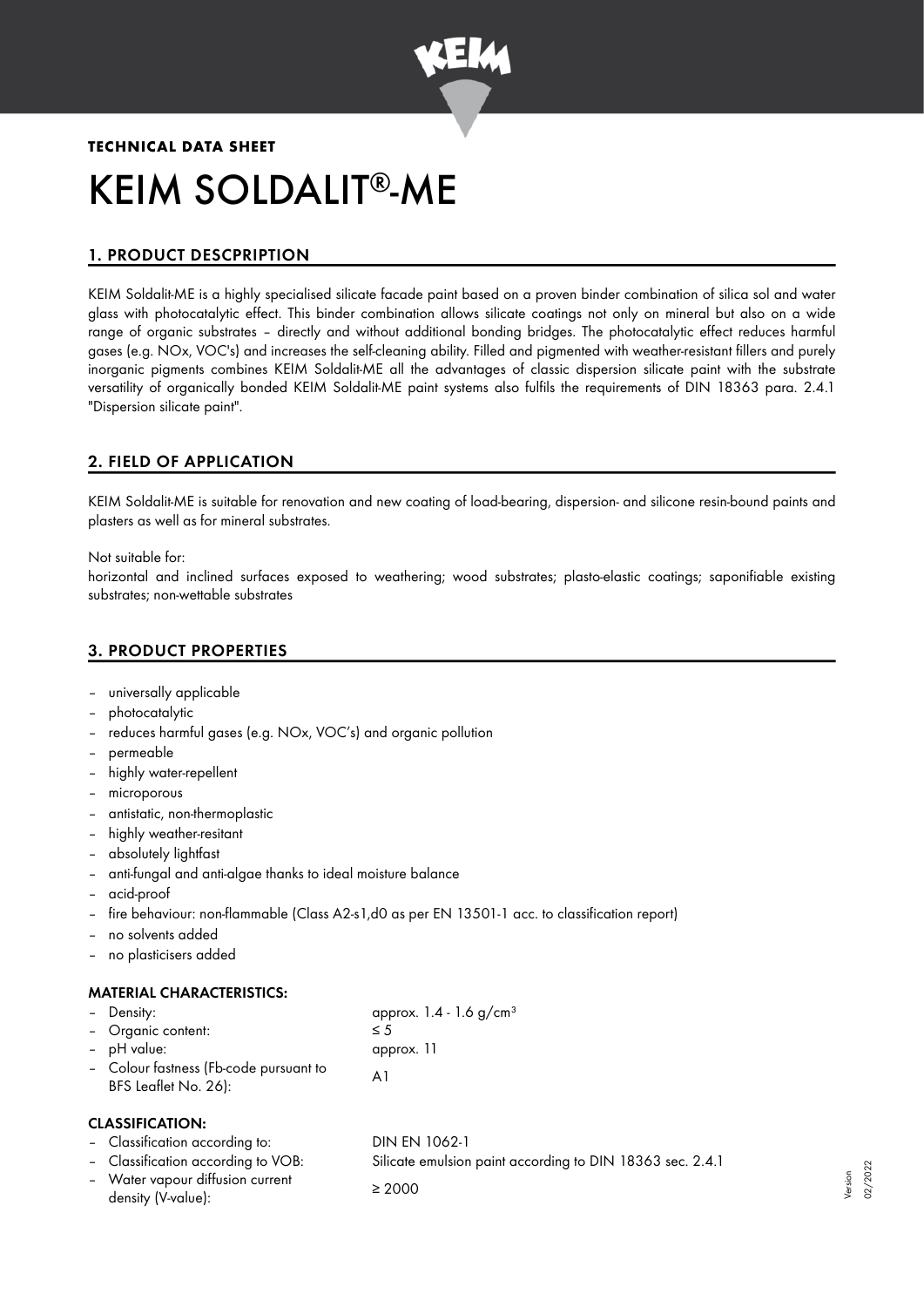## **TECHNICAL DATA SHEET - KEIM SOLDALIT®-ME**

| - Diffusion-equivalent air layer<br>thickness (sd-value):    | $\geq 0.01$ m                |
|--------------------------------------------------------------|------------------------------|
| - Diffusion-equivalent air layer<br>thickness class:         | V1                           |
| - Test standard Diffusion equivalent air<br>layer thickness: | <b>DIN EN ISO 7783</b>       |
| - Water permeability:                                        | < 0,1 kg/(m <sup>2</sup> √h) |
| - Water permeability rate class:                             | W3                           |
| - Test standard Water permeability<br>rate:                  | <b>DIN EN 1062-3</b>         |
| - Gloss level at 85 $^{\circ}$ :                             | matt                         |
| - Test standard Gloss level:                                 | ISO 2813                     |

## COLOUR SHADES:

White and colour shades only with purely mineral, light-resistant pigments. Only factory tinting possible. Not available in monochrome shades/full tone colours. When selecting the colour shade for ETICS, observe LRV ≥ 30.

## 4. APPLICATION INSTRUCTIONS

#### SUBSTRATE PREPARATION:

The substrate must be dry, sound, free from chalking, clean and dust-free. Loose parts of existing coatings must be removed mechanically or by high-pressure water jetting. Defective areas must be filled and texture-matched using a suitable repair material. Any sintered layers on new renders must be removed with KEIM Ätzflüssigkeit (lime remover) according to instructions. New render areas (repairs) are generally to be pretreated with KEIM Ätzflüssigkeit (lime remover) according to the specifications in the Technical Data Sheet. Strongly absorbing surfaces must be primed with KEIM Soldalit-Fixativ. Please, refer to the Technical Data Sheet of the primer regarding application.

In case of larger cracks or strong structural differences, a primer coat with KEIM Contact-Plus might be necessary instead of KEIM Soldalit-ME.

#### APPLICATION CONDITIONS:

Ambient and substrate temperature  $\geq 5$  °C during application and drying. Do not apply in direct sunlight or on sun-heated substrates. Protect surfaces from direct sun, wind and rain during and after application.

#### PREPARATION OF MATERIAL:

Stir up KEIM Soldalit-ME thoroughly before application.

#### APPLICATION:

KEIM Soldalit-ME can be painted, rolled or airless sprayed (nozzle: ≥ 435 ). Primer coat: Apply KEIM Soldalit-ME in the normal case undiluted or depending on the absorbency of the substrate, diluted up to max. 5 % with KEIM Soldalit-Fixativ. Final coat: Apply KEIM Soldalit-ME undiluted.

#### DRYING TIME:

Can be overcoated after 12 hours at the earliest (at 23°C and 50% RH). At higher relative humidity, layer thicknesses and/or lower temperatures, drying is delayed accordingly.

#### CONSUMPTION:

approx. 0,45 kg/m² for two coatings.

These material consumption values are guide values for smooth substrates. Exact consumption values must be determined by means of test areas.

#### CLEANING OF TOOLS:

Clean immediately with water.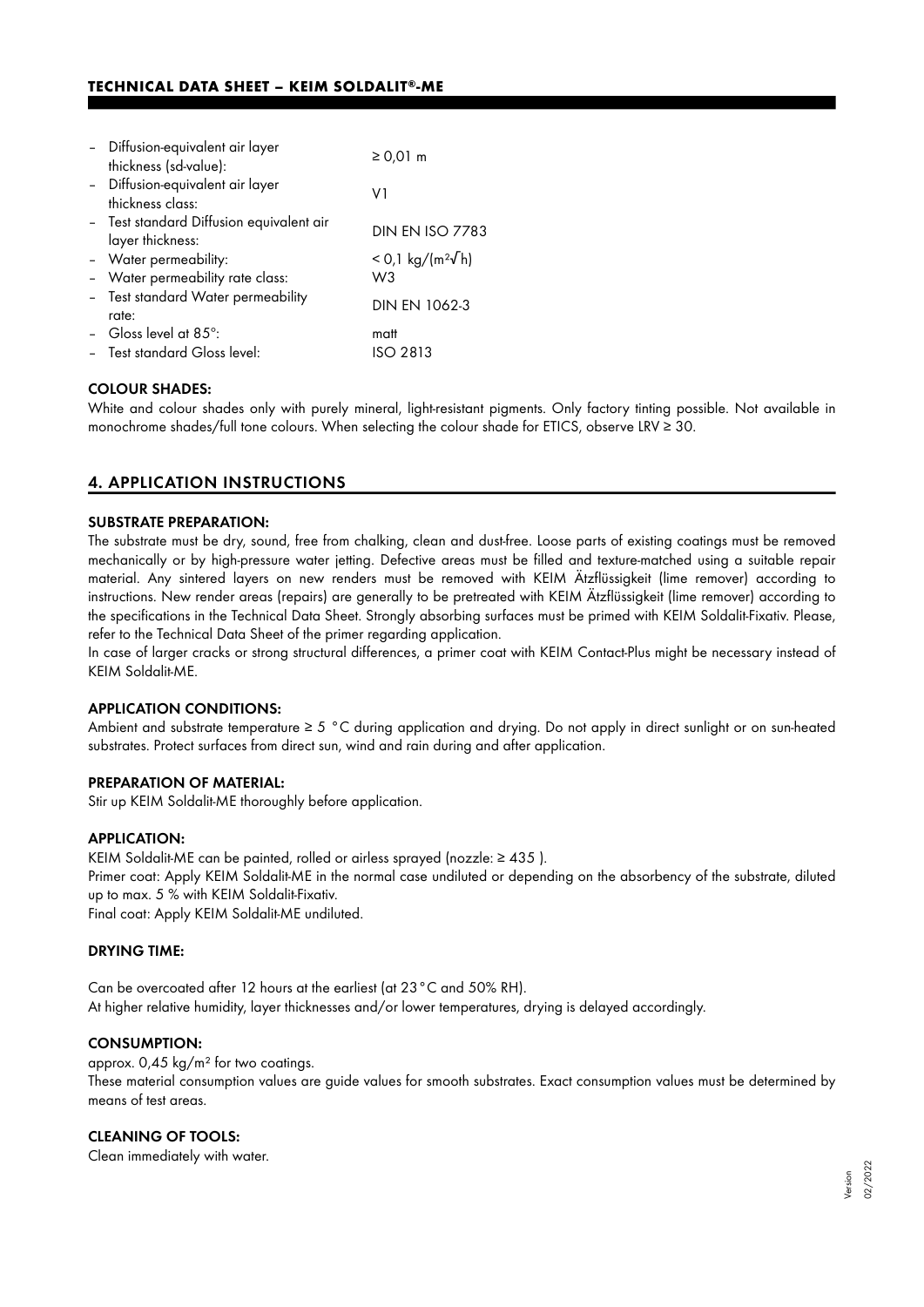## 5. PACKAGING

| <b>Container content</b> | Unit of measure | Quantity on pallet | Type of container |
|--------------------------|-----------------|--------------------|-------------------|
|                          | ĸg              | 32                 | bucket            |
|                          | kg              |                    | bucket            |
|                          | κg              | 80                 | bucket            |

## 6. STORAGE

| max. storage time | <b>Storage conditions</b>      |  |
|-------------------|--------------------------------|--|
|                   | cool                           |  |
| 12 months         | frost-free                     |  |
|                   | keep container tightly sealed. |  |

#### STORAGE INFORMATION:

Material residues from opened containers should be refilled into smaller containers to keep the air space in the bucket as low as possible.

## 7. DISPOSAL

For disposal information refer to section 13 of the safety data sheet.

## EC WASTE CODE:

Waste code: 08 01 12

## 8. SAFETY INSTRUCTIONS

Please, refer to the Material Safety Data Sheet.

# GISCODE:

GIS code: BSW 40

## 9. GENERAL INFORMATION

Cover surfaces not to be treated, especially glass, ceramics and natural stone. Any splashes on surrounding surfaces or traffic areas must be rinsed off immediately with plenty of water. Mixing with products not part of the system or other foreign additives is not permitted.

## 10. CERTIFICATES & QUALITY SEALS